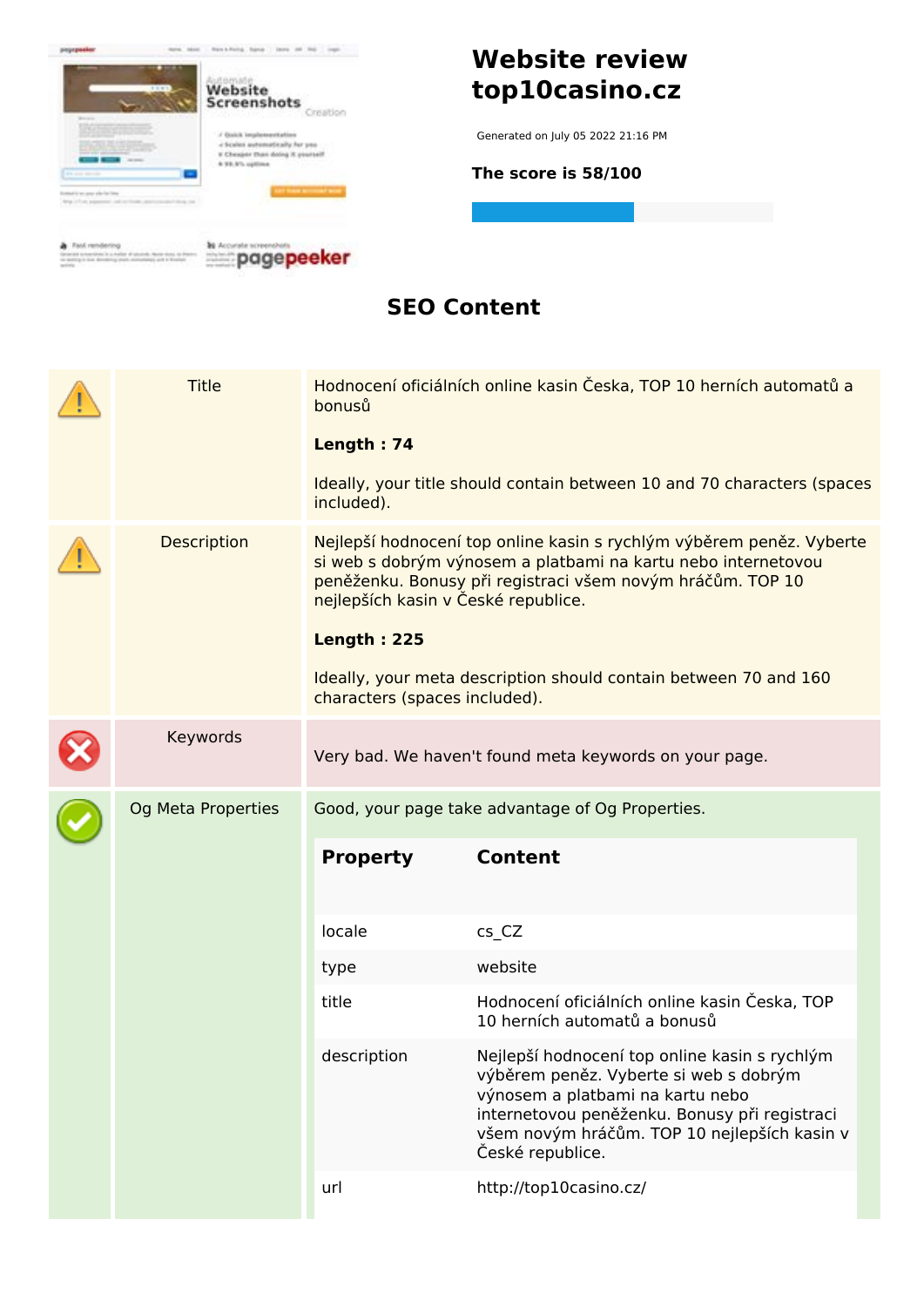#### **SEO Content**

|                        | site name<br>image                                        |                                                                              | top10casino.cz                                                                                                                                                                                                                                                                                                                                                                       |         |                |                                                                                                                                          |
|------------------------|-----------------------------------------------------------|------------------------------------------------------------------------------|--------------------------------------------------------------------------------------------------------------------------------------------------------------------------------------------------------------------------------------------------------------------------------------------------------------------------------------------------------------------------------------|---------|----------------|------------------------------------------------------------------------------------------------------------------------------------------|
|                        |                                                           |                                                                              | https://top10casino.cz/wp-content/uploads/202<br>0/07/games-czech-1024x584.jpg                                                                                                                                                                                                                                                                                                       |         |                |                                                                                                                                          |
| Headings               | H1<br>1<br>• [H3] Sloty                                   | H2<br>8<br>· [H2] Recenze hráčů<br>$\bullet$ [H2] Závěr<br>• [H3] Stolní hry | H <sub>3</sub><br>3<br>• [H1] Hodnocení online kasin Česka roku 2022<br>· [H2] Proč lze tomuto seznamu věřit?<br>• [H2] Co je to online kasino?<br>· [H2] Sortiment her o skutečné peníze<br>• [H2] Bonusy nejlepších online kasin České republiky 2022<br>· [H2] Hodnocení licencovaných kasin<br>· [H2] Renomovaná online kasina, která opravdu platí<br>• [H3] Live dealerské hry | H4<br>0 | <b>H5</b><br>0 | H <sub>6</sub><br>0                                                                                                                      |
| Images                 | We found 102 images on this web page.                     |                                                                              |                                                                                                                                                                                                                                                                                                                                                                                      |         |                | 72 alt attributes are empty or missing. Add alternative text so that<br>search engines can better understand the content of your images. |
| <b>Text/HTML Ratio</b> | Ratio: 20%<br>lower than 25 percent.                      |                                                                              |                                                                                                                                                                                                                                                                                                                                                                                      |         |                | Good, this page's ratio of text to HTML code is higher than 15, but                                                                      |
| Flash                  | Perfect, no Flash content has been detected on this page. |                                                                              |                                                                                                                                                                                                                                                                                                                                                                                      |         |                |                                                                                                                                          |
| Iframe                 | Great, there are no Iframes detected on this page.        |                                                                              |                                                                                                                                                                                                                                                                                                                                                                                      |         |                |                                                                                                                                          |

## **SEO Links**

| <b>URL Rewrite</b>                | Good. Your links looks friendly!                          |
|-----------------------------------|-----------------------------------------------------------|
| Underscores in the<br><b>URLs</b> | Perfect! No underscores detected in your URLs.            |
| In-page links                     | We found a total of 93 links including 0 link(s) to files |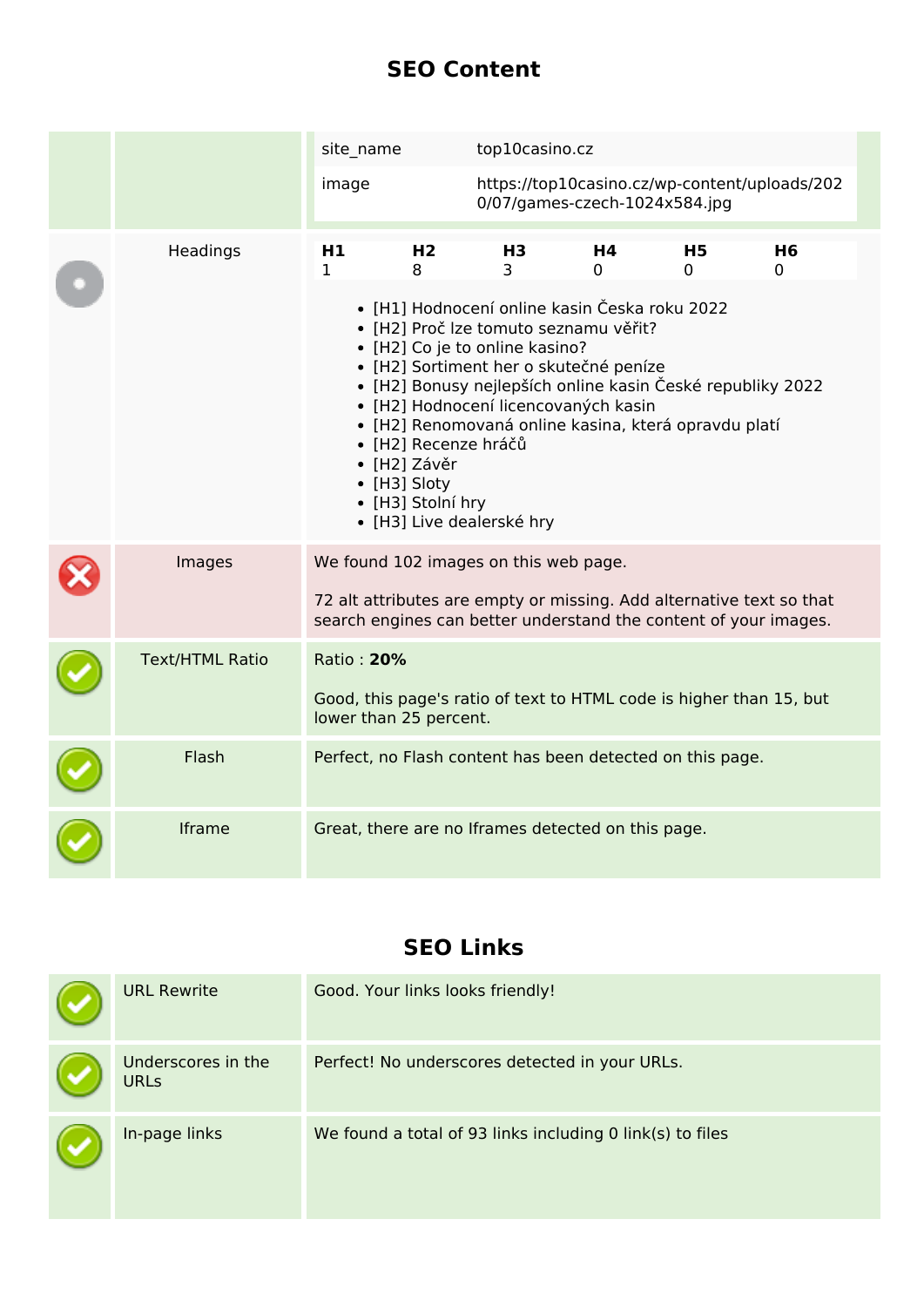### **SEO Links**

Statistics External Links : noFollow 0% External Links : Passing Juice 1.08% Internal Links 98.92%

### **In-page links**

| <b>Anchor</b>                      | <b>Type</b> | Juice         |
|------------------------------------|-------------|---------------|
| Online poker                       | Internal    | Passing Juice |
| Freespins 2022                     | Internal    | Passing Juice |
| Bonusy online casino 2022          | Internal    | Passing Juice |
| Nejlepší online kasina             | Internal    | Passing Juice |
| Nová online kasina                 | Internal    | Passing Juice |
| Nejlepší licencovaná online kasina | Internal    | Passing Juice |
| Play casino                        | Internal    | noFollow      |
| <b>Review</b>                      | Internal    | Passing Juice |
| Play casino                        | Internal    | noFollow      |
| <b>Review</b>                      | Internal    | Passing Juice |
| Play casino                        | Internal    | noFollow      |
| Review                             | Internal    | Passing Juice |
| Play casino                        | Internal    | noFollow      |
| <b>Review</b>                      | Internal    | Passing Juice |
| Play casino                        | Internal    | noFollow      |
| Review                             | Internal    | Passing Juice |
| Play casino                        | Internal    | noFollow      |
| Review                             | Internal    | Passing Juice |
| Play casino                        | Internal    | noFollow      |
| Review                             | Internal    | Passing Juice |
| Play casino                        | Internal    | noFollow      |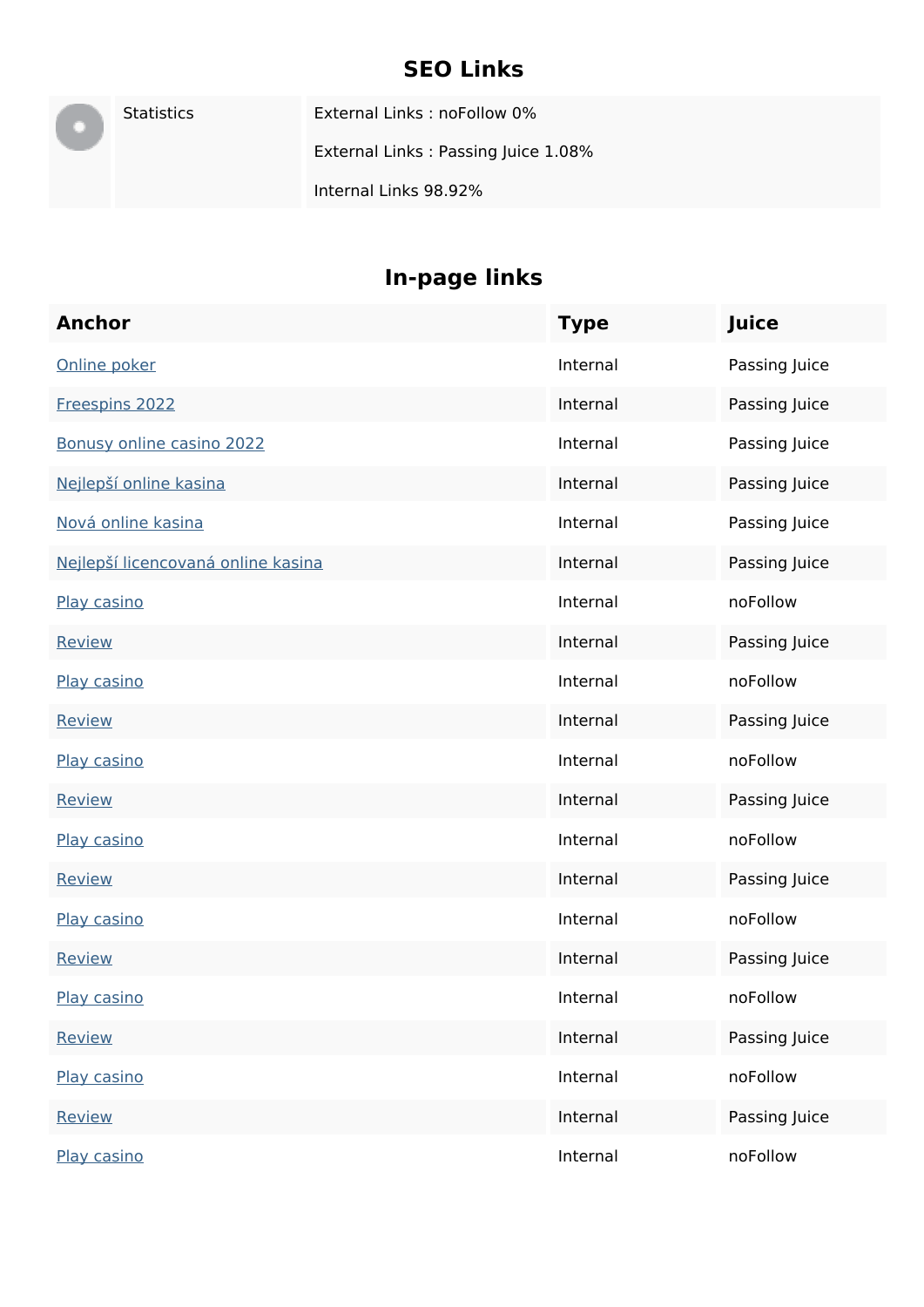# **In-page links**

| Review                     | Internal | Passing Juice |
|----------------------------|----------|---------------|
| Play now                   | Internal | noFollow      |
| <b>NetEnt</b>              | Internal | Passing Juice |
| Ozzy Osbourne              | Internal | Passing Juice |
| Who's The Bride            | Internal | Passing Juice |
| <b>Reel Rush 2</b>         | Internal | Passing Juice |
| The Wolf's Bane            | Internal | Passing Juice |
| <b>Reel Steal</b>          | Internal | Passing Juice |
| <b>Imperial Riches</b>     | Internal | Passing Juice |
| Conan                      | Internal | Passing Juice |
| <b>Victorious MAX</b>      | Internal | Passing Juice |
| <b>Twin Happiness</b>      | Internal | Passing Juice |
| <b>Sweety Honey Fruity</b> | Internal | Passing Juice |
| Deposit bonus              | Internal | Passing Juice |
| More                       | Internal | Passing Juice |
| <b>Free Spins</b>          | Internal | Passing Juice |
| More                       | Internal | Passing Juice |
| More                       | Internal | Passing Juice |
| Play                       | Internal | Passing Juice |
| top10casino.cz/            | Internal | noFollow      |
| $1-Tap$                    | Internal | Passing Juice |
| 24 All Time                | Internal | Passing Juice |
| 24nonStop                  | Internal | Passing Juice |
| Abagoos                    | Internal | Passing Juice |
| <b>Access Bank</b>         | Internal | Passing Juice |
| <b>AdvCash</b>             | Internal | Passing Juice |
| <b>AGMO</b>                | Internal | Passing Juice |
| <b>Air Bank</b>            | Internal | Passing Juice |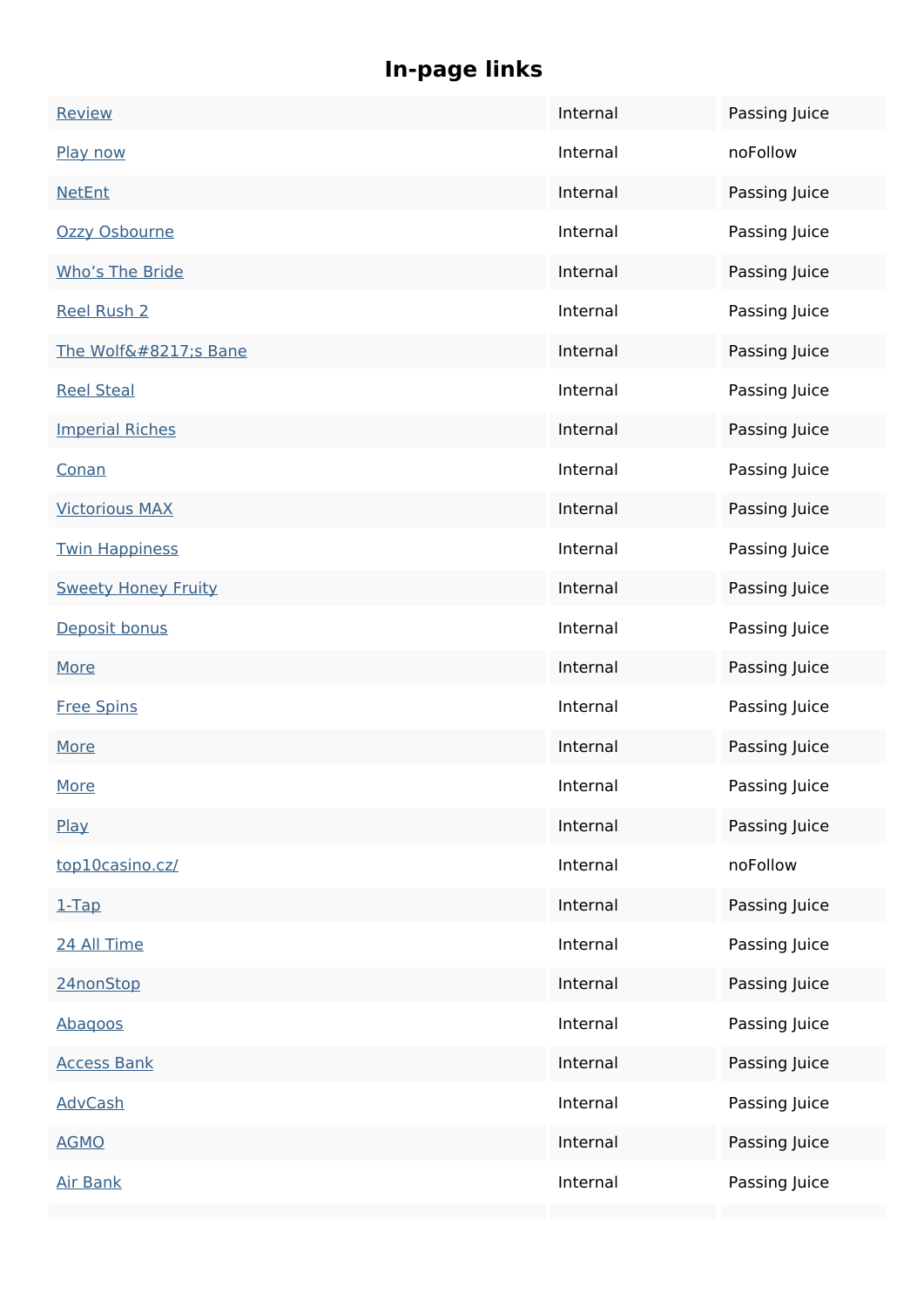# **In-page links**

| Airbank                                                             | Internal | Passing Juice |
|---------------------------------------------------------------------|----------|---------------|
| <b>Airtel</b>                                                       | Internal | Passing Juice |
| Začněte týden pozitivním v kasinu Malina a 50 zatočeními<br>zdarma. | Internal | Passing Juice |
| Reload bonus – PlayAmo                                              | Internal | Passing Juice |
| <b>BONUSY V PLAYAMO CASINO PODROBNĚII</b>                           | Internal | Passing Juice |
| <b>WELCOME OFFER Energy Casino</b>                                  | Internal | Passing Juice |
| Microgaming                                                         | Internal | Passing Juice |
| Playtech                                                            | Internal | Passing Juice |
| Play'n GO                                                           | Internal | Passing Juice |
| <b>Red Tiger Gaming</b>                                             | Internal | Passing Juice |
| <b>Yggdrasil Gaming</b>                                             | Internal | Passing Juice |
| Pragmatic Play                                                      | Internal | Passing Juice |
| Quickspin                                                           | Internal | Passing Juice |
| Endorphina                                                          | Internal | Passing Juice |
| Playson                                                             | Internal | Passing Juice |
| <b>Belatra Games</b>                                                | Internal | Passing Juice |
| <b>Booming Games</b>                                                | Internal | Passing Juice |
| <b>Amatic Industries</b>                                            | Internal | Passing Juice |
| <b>Booongo</b>                                                      | Internal | Passing Juice |
| GameArt                                                             | Internal | Passing Juice |
| Akce! V kasinu fastpay-bonus 2500 korun a 100 freespins             | Internal | Passing Juice |
| Možné sloučení firem Evolution Gaming a NetEnt                      | Internal | Passing Juice |
| Kasinové hry                                                        | Internal | Passing Juice |
| <b>Baccarat</b>                                                     | Internal | Passing Juice |
| <b>Bingo</b>                                                        | Internal | Passing Juice |
| <b>Blackjack</b>                                                    | Internal | Passing Juice |
| Craps                                                               | Internal | Passing Juice |
| <b>Keno</b>                                                         | Internal | Passing Juice |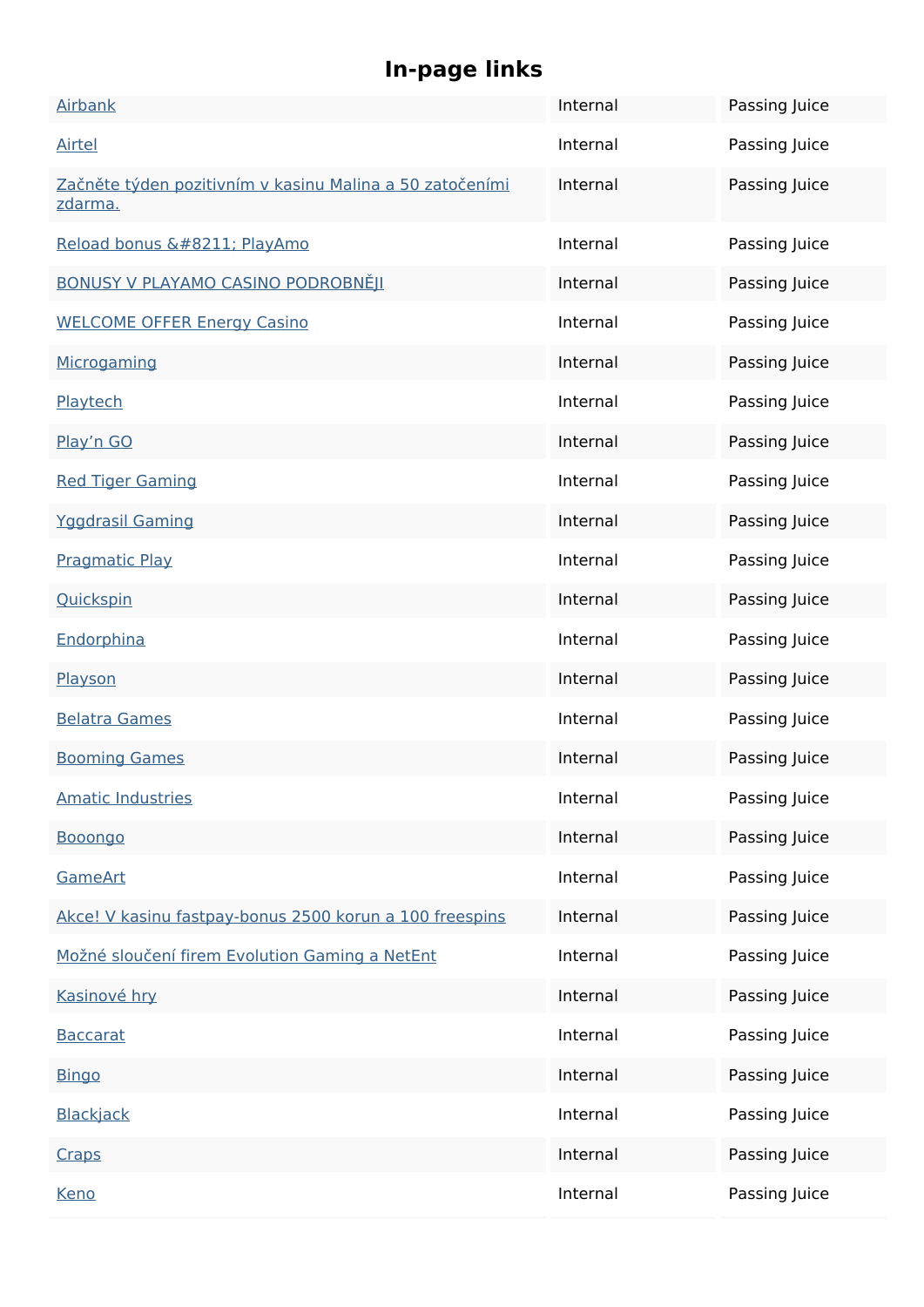## **In-page links**

| Online solitaire                 | Internal | Passing Juice |
|----------------------------------|----------|---------------|
| Online stírací losy              | Internal | Passing Juice |
| Pai Gow                          | Internal | Passing Juice |
| Ruletka                          | Internal | Passing Juice |
| Live casino                      | Internal | Passing Juice |
| Mobilní kasina online            | Internal | Passing Juice |
| Nejlepší uvítací bonusy          | Internal | Passing Juice |
| <u>Žádné bonusy 2021</u>         | Internal | Passing Juice |
| Zásady zpracování osobních údajů | Internal | Passing Juice |
| Zásady ochrany osobních údajů    | Internal | noFollow      |
| Akceptovat                       | Internal | Passing Juice |
| Ξ                                | External | Passing Juice |
| Hrát online                      | Internal | Passing Juice |
| Hrát online                      | Internal | Passing Juice |
| Hrát online                      | Internal | Passing Juice |
| Hrát online                      | Internal | Passing Juice |

## **SEO Keywords**

| Keywords Cloud | netent welcome bonus ONINE bonusy |
|----------------|-----------------------------------|
|                | casino play kasina deposit kasin  |

# **Keywords Consistency**

| <b>Keyword</b> | <b>Content</b> | <b>Title</b> | <b>Keywords</b> | <b>Descripti</b><br>on | <b>Headings</b> |
|----------------|----------------|--------------|-----------------|------------------------|-----------------|
| online         | 44             |              | ×               |                        |                 |
| casino         | 29             | ж            | ×               | ×                      | ×               |
| bonus          | 26             |              | ×               |                        |                 |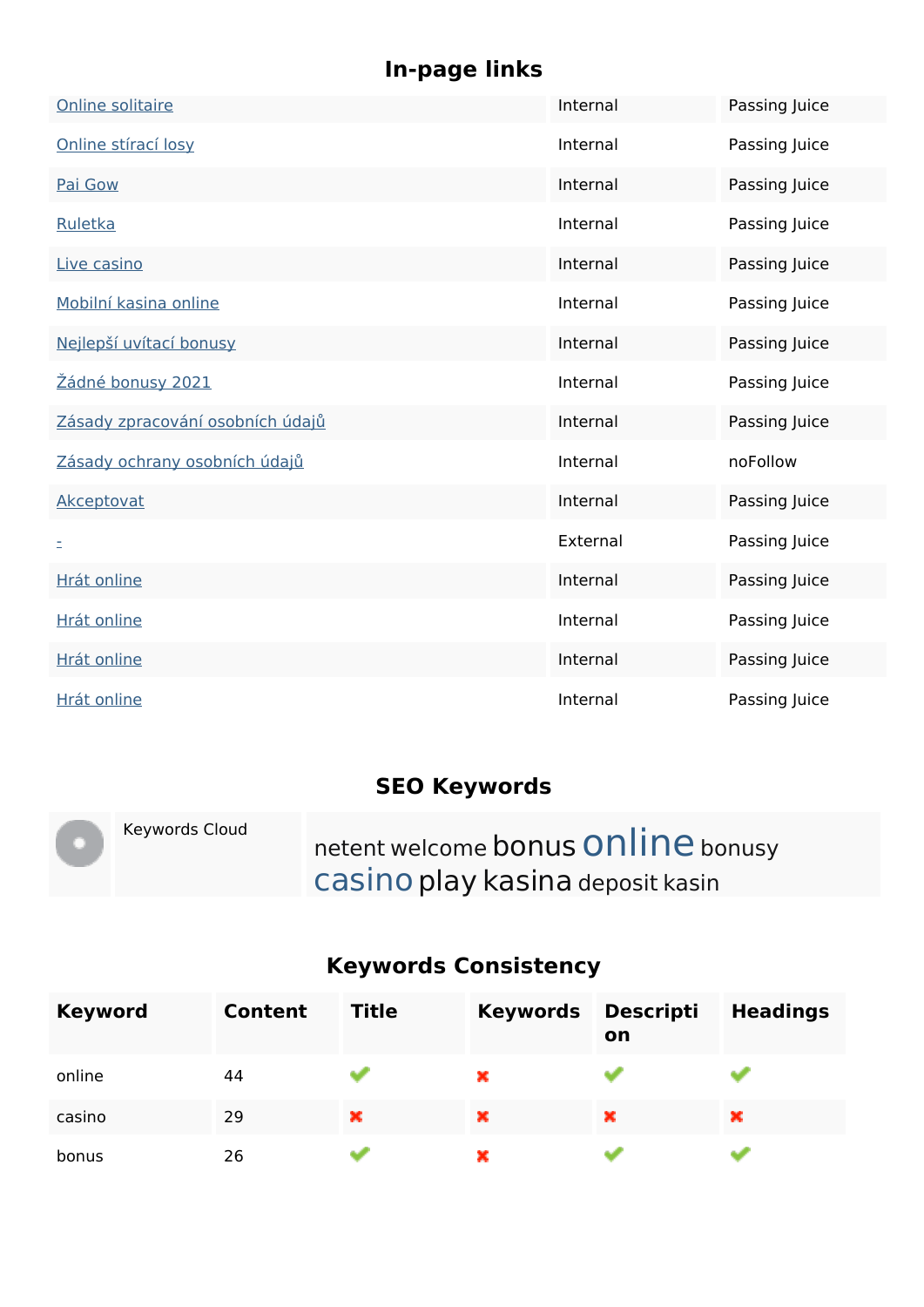## **Keywords Consistency**

| play   | <u>. .</u> | فالمناقذ           |              | <b>STAR</b> | um a |
|--------|------------|--------------------|--------------|-------------|------|
| kasina | --         | والمرابقة<br>10000 | <b>STATE</b> | <b>STAR</b> |      |

## **Usability**

| Url                | Domain: top10casino.cz<br>Length: $14$            |
|--------------------|---------------------------------------------------|
| Favicon            | Great, your website has a favicon.                |
| Printability       | We could not find a Print-Friendly CSS.           |
| Language           | You have not specified the language.              |
| <b>Dublin Core</b> | This page does not take advantage of Dublin Core. |

#### **Document**

| Doctype              | HTML 5                                                                                                    |  |  |  |
|----------------------|-----------------------------------------------------------------------------------------------------------|--|--|--|
| Encoding             | Perfect. Your declared charset is UTF-8.                                                                  |  |  |  |
| <b>W3C Validity</b>  | Errors: 85<br>Warnings: 20                                                                                |  |  |  |
| <b>Email Privacy</b> | Great no email address has been found in plain text!                                                      |  |  |  |
| Deprecated HTML      | Great! We haven't found deprecated HTML tags in your HTML.                                                |  |  |  |
| <b>Speed Tips</b>    | ×<br>Attention! Try to avoid nested tables in HTML.<br>Too bad, your website is using inline styles.<br>× |  |  |  |
|                      | Great, your website has few CSS files.                                                                    |  |  |  |